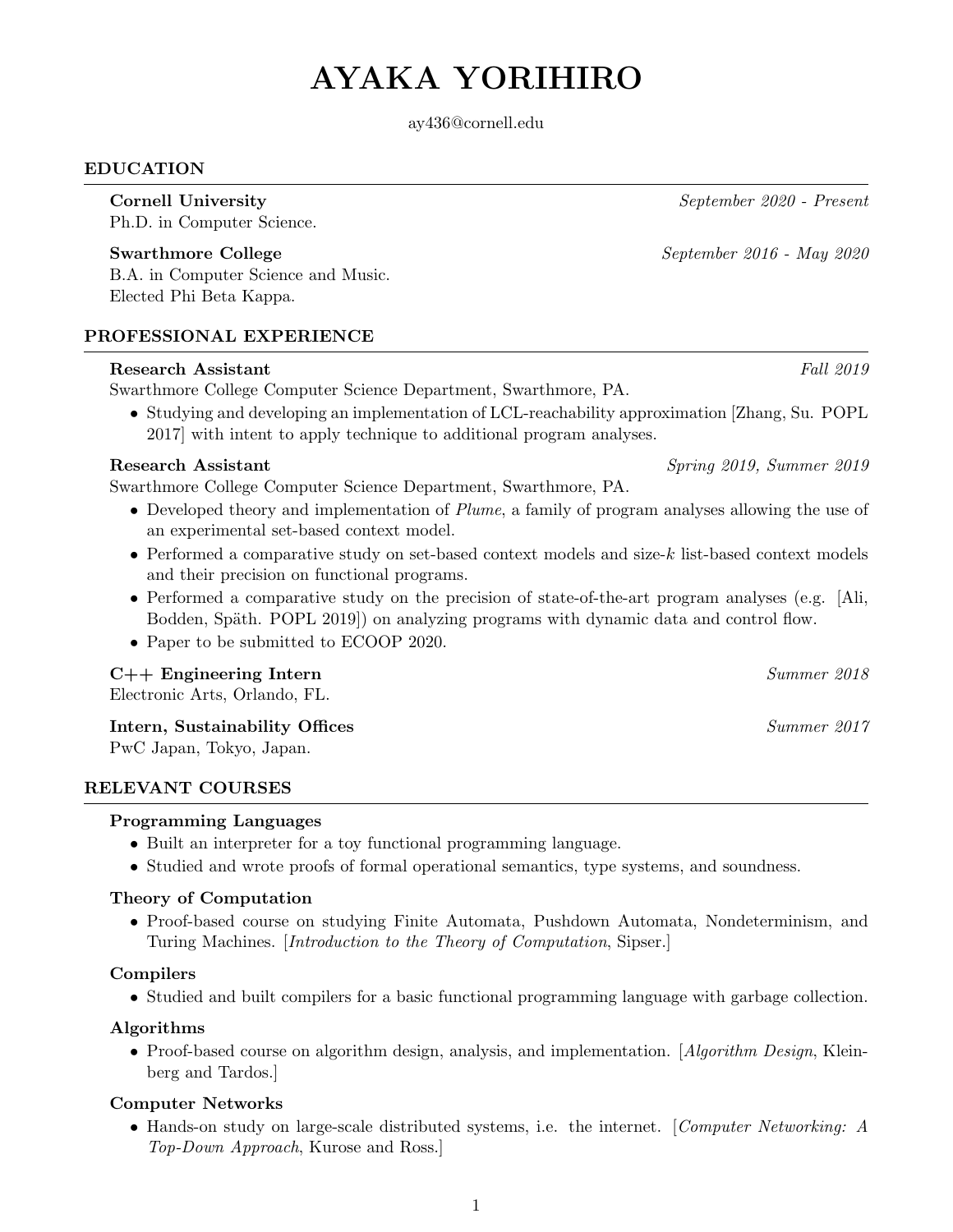• Designed and implemented protocols and their specifications.

## Modern Algebra I

- Proof-based, writing-intensive course studying the fundamentals of group theory, ring theory, and field theory. [Contemporary Abstract Algebra, Gallian.]
- Weekly problem sessions involve presentation of problems and their proofs.

## Logic

• Introductory course to the principles of deductive logic with emphasis on syntax and semantics of logical systems. [Elementary Symbolic Logic, Gustaston and Ulrich.]

## ACADEMIC WORK EXPERIENCE - SWARTHMORE COLLEGE

| <b>Teaching Assistant for Programming Languages</b>                                                                                                                                                                                                                                                                | Spring 2020                         |
|--------------------------------------------------------------------------------------------------------------------------------------------------------------------------------------------------------------------------------------------------------------------------------------------------------------------|-------------------------------------|
| • Assisted students and graded work for lab assignments consisting of OCaml programming, Logic<br>Proofs, building an Interpreter for a functional programming language, Operational Semantics,<br>and Type Theory proofs.                                                                                         |                                     |
| Teaching Assistant for Theory of Computation<br>• Assisted students in solving in-class practice problems on topics in Automata Theory, Computabil-<br>ity Theory and Complexity Theory.                                                                                                                           | Spring 2020                         |
| <b>Grader for Algorithms</b><br>• Reading students' designed algorithms and their proofs of correctness and time complexity.                                                                                                                                                                                       | Fall 2019                           |
| Grader for Introduction to Computer Systems<br>• Evaluating students' lab assignments consisting of C programming, IA32 programming, circuit<br>design, programming with concurrent processes and threads.                                                                                                         | Spring 2018, Spring 2019, Fall 2019 |
| <b>Student Representative, Faculty Candidate Search Committee</b><br>Swarthmore College Computer Science Department, Swarthmore, PA.<br>• Attended job talks and mock classes for each candidate, helped recruit student participation in<br>interview activities, and gathered student feedback about candidates. | Spring 2019                         |
| <b>Student Mentor for Introduction to Computer Science</b><br>• Assisted students' learning of introductory computer science through python programming.                                                                                                                                                           | Fall 2018                           |
| Grader for Data Structures and Algorithms<br>• Evaluated students' lab assignments consisting of $C++$ programming, implementations of data<br>structures, induction proofs, and time complexity proofs.                                                                                                           | Fall 2017                           |
| <b>Student Musician</b><br>Swarthmore College Music Department, Swarthmore, PA.                                                                                                                                                                                                                                    | Fall 2016 - Fall 2018               |
| Language Tutor<br>Swarthmore College Japanese Department, Swarthmore, PA.                                                                                                                                                                                                                                          | Fall 2017 - Fall 2018               |
| <b>SKILLS AND INTERESTS</b>                                                                                                                                                                                                                                                                                        |                                     |

| <b>Programming Languages</b> | OCaml, Python, $C/C++$ , $LATFX$               |
|------------------------------|------------------------------------------------|
| Languages                    | English (Fluent), Japanese (Fluent)            |
| Interests and Activities     | Viola, Orchestra, Chamber Music, Special Needs |